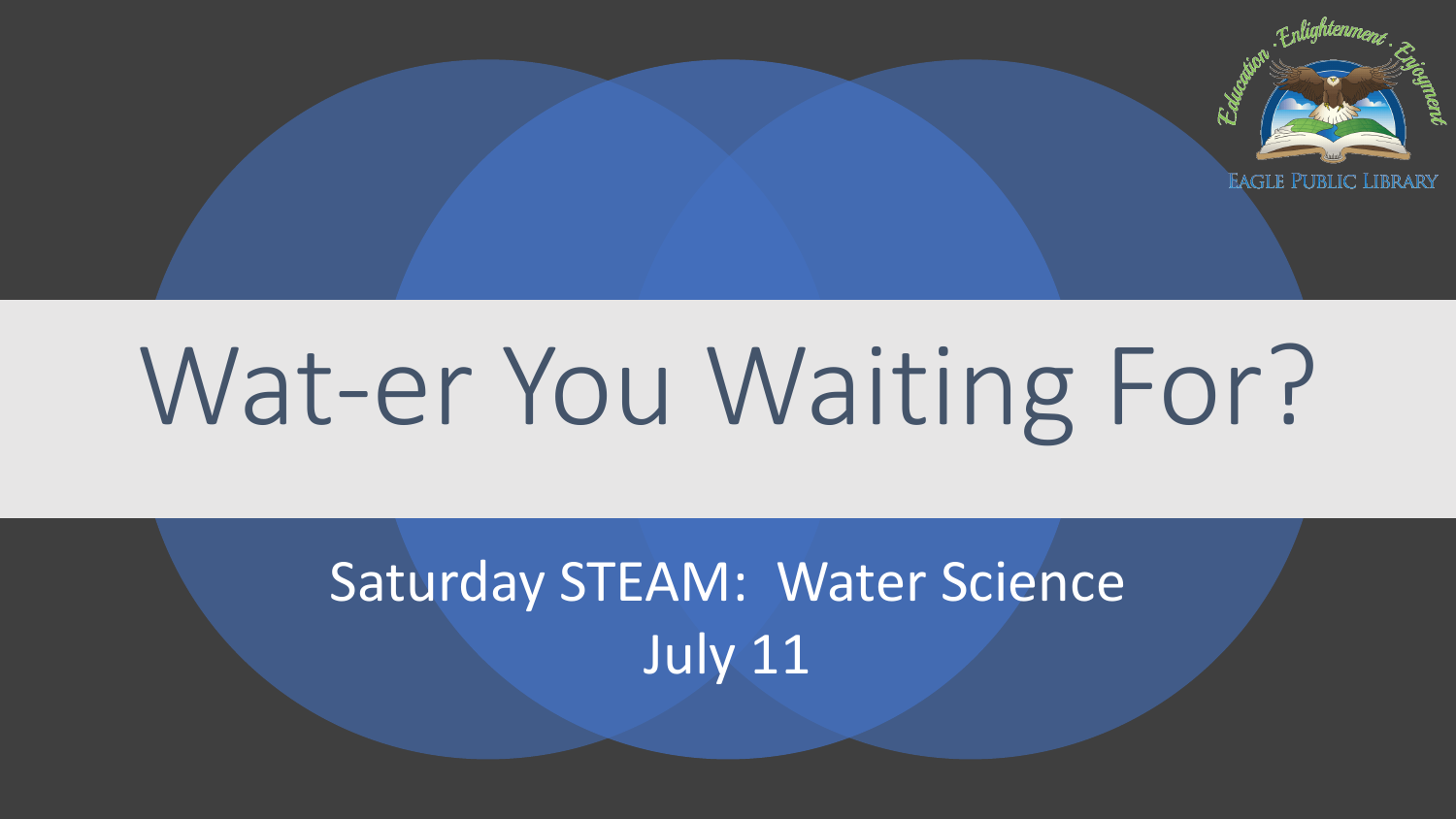#### Supplies Needed:

Experiment #1 Magical Water Bag

- 1. Sharpened pencils
- 2. Ziplock Bag (gallon size)
- 3. Water

Experiment #2 Candy Color Magic

- 1. Water
- 2. Plate
- 3. Skittles

Experiment #3 Walking Water

- 1. Water
- 2. Clear plastic cups or mason jars of equal size
- 3. Food Coloring
- 4. Paper Towels
- 5. Stirrer
- 6. Scissors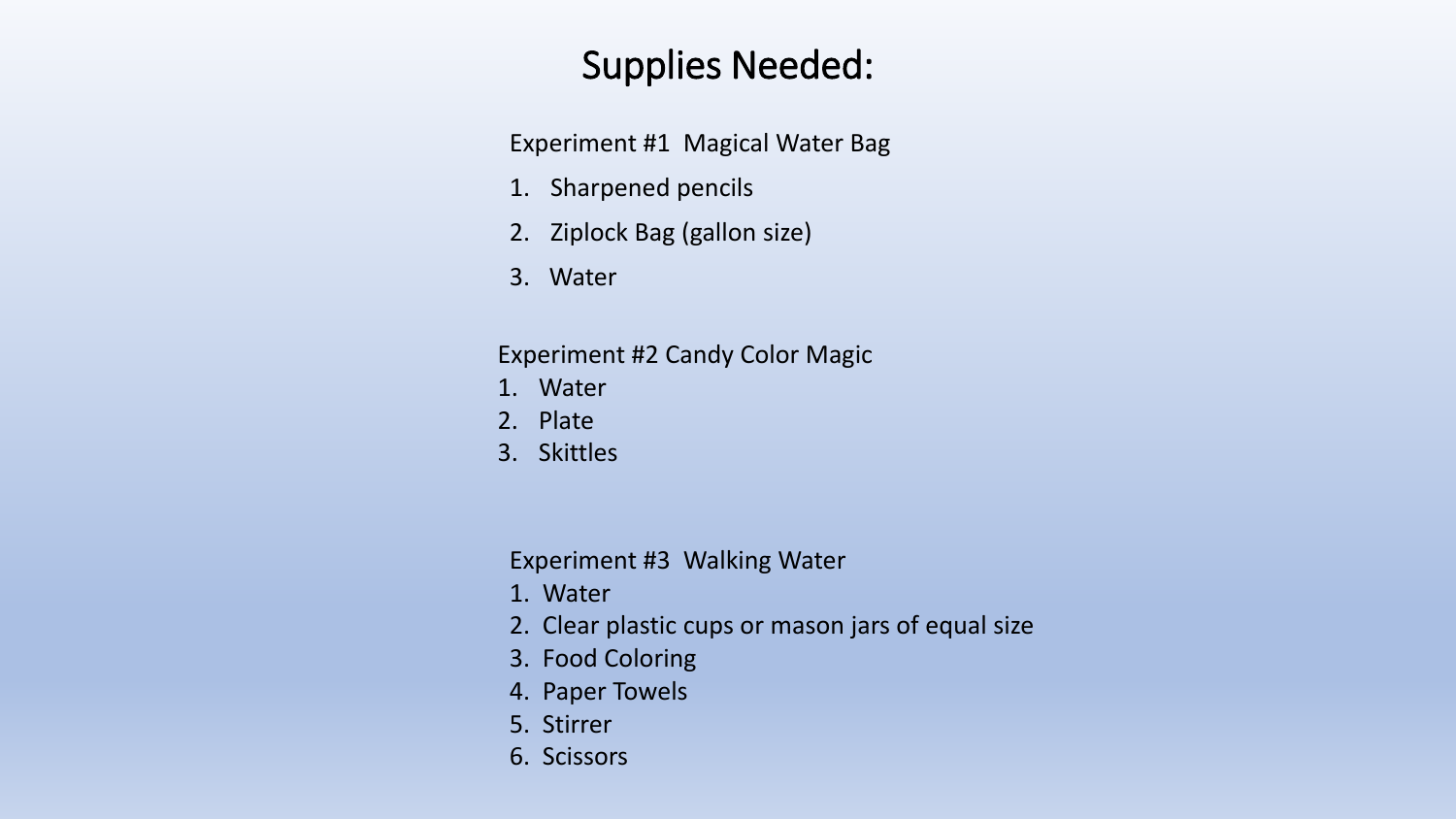# Experiment #1 Magic Water Bag

Make sure your pencils are sharp and head outside!

- 1. Fill your plastic bag with water and seal tightly.
- 2. Take your sharpened pencil and poke through the bag! Don't hesitate or it will leak a bit.

• What happens? Try it again! How many pencils can you put through the bag? Make a guess and see what happens!

#### **PENCIL BAG SCIENCE**

• This science experiment looks like magic, but there's chemistry happening! What's going on between the water, the plastic bag, and the sharpened pencils?

The plastic bag is made up of polymers, long strands or chains of molecules. When the sharpened pencil pushes through the plastic bag, it's pushing through the polymer chains.

The chains or strands are pushed aside by the pointy pencil but then re-seal themselves around the pencil preventing water from leaking out. What happens when you try to push a dull or unsharpened pencil through?

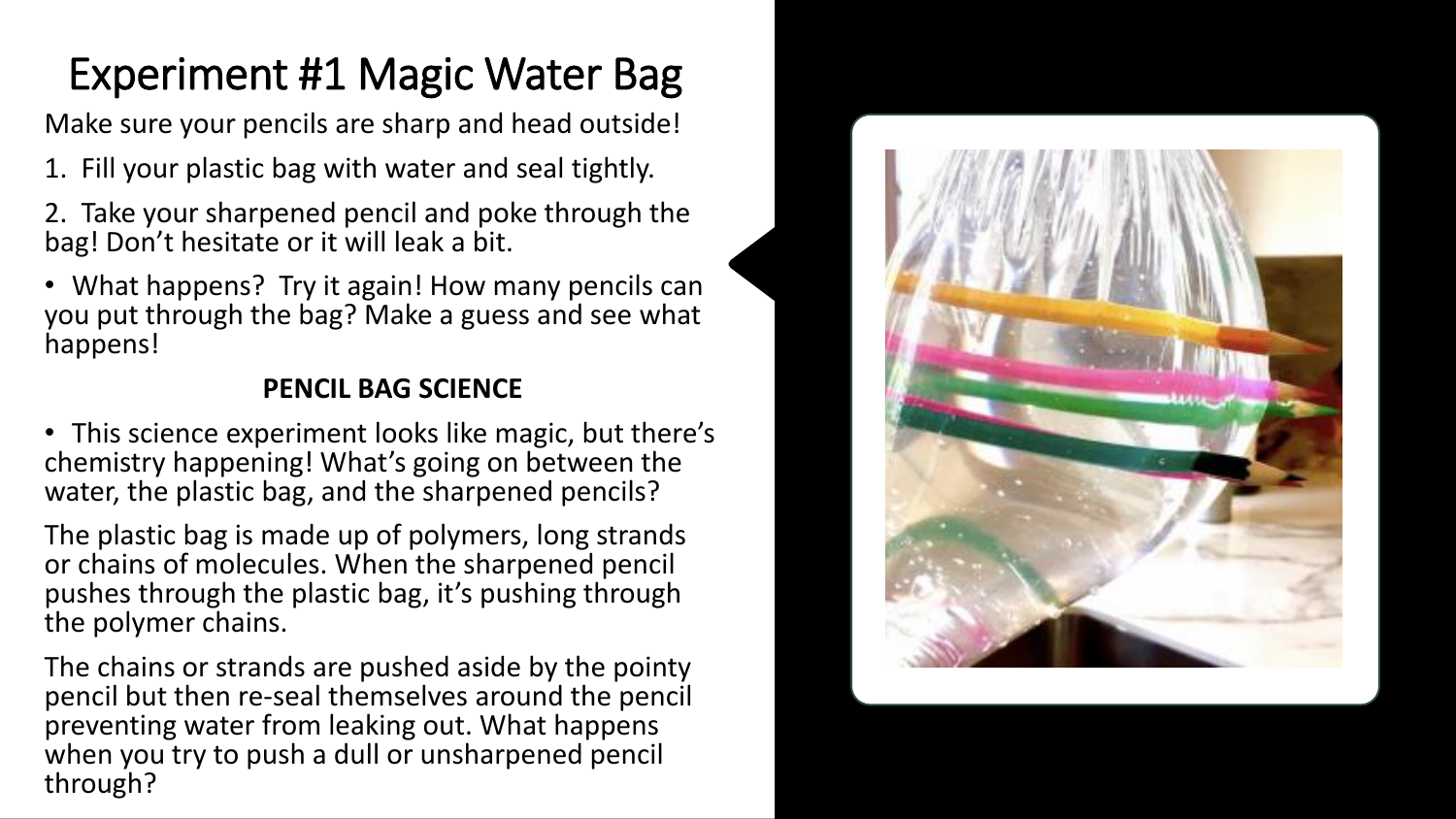

## Experiment #2 Candy Color Magic

Before you begin, make some predictions about what might happen when you mix the skittles with water. What pattern will there be? Will the colors mix? Will the colors meet in the middle?

1. On a shallow plate, place your skittles around in a circle.

2. Pour warm water into the center of the plate until the water is half covering your skittles.

Wait patiently and you will start to see the colors come off the candy and into the water.